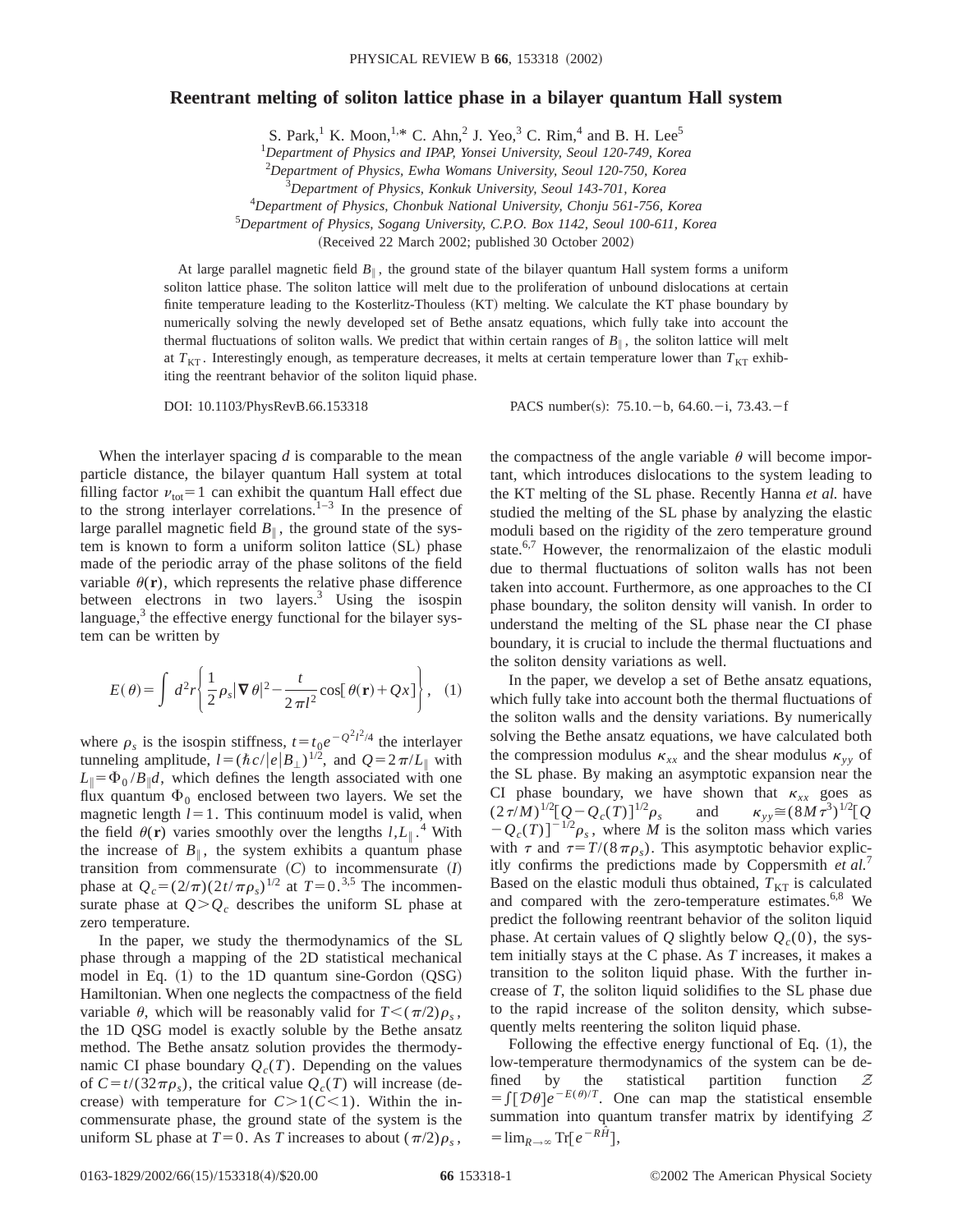$$
\hat{H} = \int dx \left[ \frac{T}{2\rho_s} \Pi^2 + \frac{\rho_s}{2T} (\partial_x \theta)^2 - \frac{t}{2\pi T} \cos(\theta + Qx) \right]. \tag{2}
$$

If one neglects the compactness of the angle variable  $\theta(\mathbf{r})$ , the canonical conjugate momentum  $\Pi(\mathbf{r})$  can be easily integrated out leading to the corresponding classical partition function. We make the following change of variables  $\phi(\mathbf{r})$  $=\sqrt{\rho_s/T}[\theta(\mathbf{r})+Qx]$ , which leads to the quantum Hamiltonian of the 1D sine-Gordon model with external  $U(1)$  coupling

$$
\hat{H} = \int dx \left[ \frac{1}{2} \Pi^2 + \frac{1}{2} (\partial_x \phi)^2 - A \frac{\beta}{2\pi} \partial_x \phi + 2\mu \cos(\beta \phi) + \frac{1}{2T} \rho_s Q^2 \right].
$$
\n(3)

Here  $\mu = t/(4\pi T)$ ,  $\beta = \sqrt{T/\rho_s}$ , and  $A = 2\pi Q \rho_s / T$ . The compactness of  $\theta(\mathbf{r})$  would restrict  $\Pi(\mathbf{r})$  to the integer values. Hence the ground state energy  $\mathcal E$  of the 1D QSG model corresponds to  $F/T$ , where F is the free energy of the 2D statistical mechanical system.

The ground state of the 1D QSG model is exactly soluble by the Bethe ansatz method. There is a competition between the finite soliton mass *M* which prefers the commensurate phase and the external field *A* coupled to the topological charge which favors the incommensurate phase. This is a " $quantum$ " version of the CI transition, $9$  where the soliton mass includes full ''quantum'' fluctuation effects. With external U(1) field, a soliton can be created with energy cost  $\Delta \mathcal{E}$  $=M \cosh \Theta - A$ . The soliton mass *M* is given by

$$
M = \frac{2\Gamma\left(\frac{p}{2}\right)}{\sqrt{\pi}\Gamma\left(\frac{p+1}{2}\right)} \left[\begin{array}{c} \Gamma\left(\frac{1}{p+1}\right) \\ \pi\mu \frac{p}{\Gamma\left(\frac{p}{p+1}\right)} \end{array}\right]^{1/2(p+1)},\qquad(4)
$$

where  $p = T/(8 \pi \rho_s - T)$  and  $\Theta$  represents the rapidity of the soliton.<sup>10</sup>

For  $A \leq M$ , the ground state will be the vacuum: the commensurate phase. However, for  $A > M$ , a nontrivial vacuum will arise, since the energy cost to create a soliton can be negative. In this case, the ground state will be described by the soliton condensations: The SL phase. The CI transition will occur at  $A = M$ . By equating the two quantities, one can obtain the exact CI phase boundary  $Q_c(T)$ 

$$
Q_c(T) = \frac{8}{\sqrt{\pi}} \frac{\tau \Gamma \left( \frac{\tau}{2(1-\tau)} \right)}{\Gamma \left( \frac{1}{2(1-\tau)} \right)} \left[ C \frac{\Gamma(1-\tau)}{\Gamma(1+\tau)} \right]^{1/2(1-\tau)}, \quad (5)
$$

where we have neglected the *Q* dependence of *t*, since the continuum model is only valid for  $Q \leq 1$ . The parameter *C* is given by  $t/(4T_0)$ . The reduced temperature variable  $\tau$  is between 0 and 1. As  $\tau \rightarrow 0$ , one can reproduce the classical limit  $Q_c(0) = 16\sqrt{C}/\pi$ .

Now we want to study the melting of the SL phase by numerically solving the Bethe ansatz equations. Using the fact that the exact scattering matrix is known for the 1D QSG model, one can calculate the ground state energy and the soliton density  $\overline{n}_s(Q,T)$  as a function of *Q* and *T*.<sup>10</sup> The Bethe ansatz equation is given by

$$
2\pi \rho(\Theta) = M \cosh \Theta + \int_{-B}^{B} d\Theta' \varphi(\Theta - \Theta') \rho(\Theta'), \quad (6)
$$

where  $\rho(\Theta)$  is the density of solitons between  $\Theta$  and  $\Theta$  $+d\Theta$  per unit length and the integral kernel  $\varphi(\Theta)$  is given by

$$
\varphi(\Theta) = \int_{-\infty}^{\infty} d\omega e^{i\omega\Theta} \frac{\sinh\left(\frac{\pi(p-1)\omega}{2}\right)}{2\cosh\left(\frac{\pi\omega}{2}\right)\sinh\left(\frac{\pi p\omega}{2}\right)}.
$$
 (7)

In terms of the density function, one can calculate the ground state energy as follows:

$$
\Delta \mathcal{E} = \int_{-B}^{B} d\Theta (M \cosh \Theta - A) \rho(\Theta), \tag{8}
$$

where the ground state is determined by imposing the condition  $\partial \Delta \mathcal{E}/\partial B = 0$ . By making an asymptotic expansion of Eq.  $(6)$  near the CI phase boundary, one can confirm that the soliton density exhibits the power-law behavior  $\bar{n}_s$  $\approx$   $(2M/\tau)^{1/2} [Q - Q_c(T)]^{1/2}/(2\pi).$ <sup>5</sup>

As *T* increases to about  $(\pi/2)\rho_s$ , the compactness of the variable  $\theta(\mathbf{r})$  becomes important, which introduces topological defects (dislocations) into the system leading to the KT melting of the SL phase at temperatures much below the CI transition temperature. Although the 1D QSG Hamiltonian does not involve dislocation excitations, one can get a reasonable estimate for  $T<sub>KT</sub>$  by analyzing the elastic moduli of the SL at finite temperature. The elastic moduli  $\kappa_{ii}$  are defined as follows:<sup>6</sup>

$$
\kappa_{ij} = \frac{\partial^2}{\partial Q_s^i \partial Q_s^j} \mathcal{F},\tag{9}
$$

where  $Q_s^x$  is given by  $2\pi/L_s$ , where  $L_s$  is the lattice constant of the SL phase along the  $\hat{x}$  direction,  $Q_s^y = \tan \phi Q_s^x$  with  $\phi$ the tilt angle of the soliton walls, and  $i, j = x, y$ . In order to obtain the elastic moduli of the system, one needs to calculate the energy of the system by varying the soliton density from the ground state value and/or tilting the solitons from the vertical orientations. We first calculate the compression modulus  $\kappa_{xx}$ . By shifting the Fermi momentum from *B* to  $B+\epsilon$ , one can increase (decrease) the soliton density for positive (negative) values of  $\epsilon$ . The soliton density  $\rho(\Theta)$  is a function of both  $\epsilon$  and  $\Theta$ . For small  $\epsilon$ , one can expand the soliton density up to quadratic order in  $\epsilon$ 

$$
\rho(\Theta) \cong \bar{\rho}(\Theta) + \epsilon \rho'_b(\Theta) + \frac{\epsilon^2}{2} \rho''_b(\Theta), \tag{10}
$$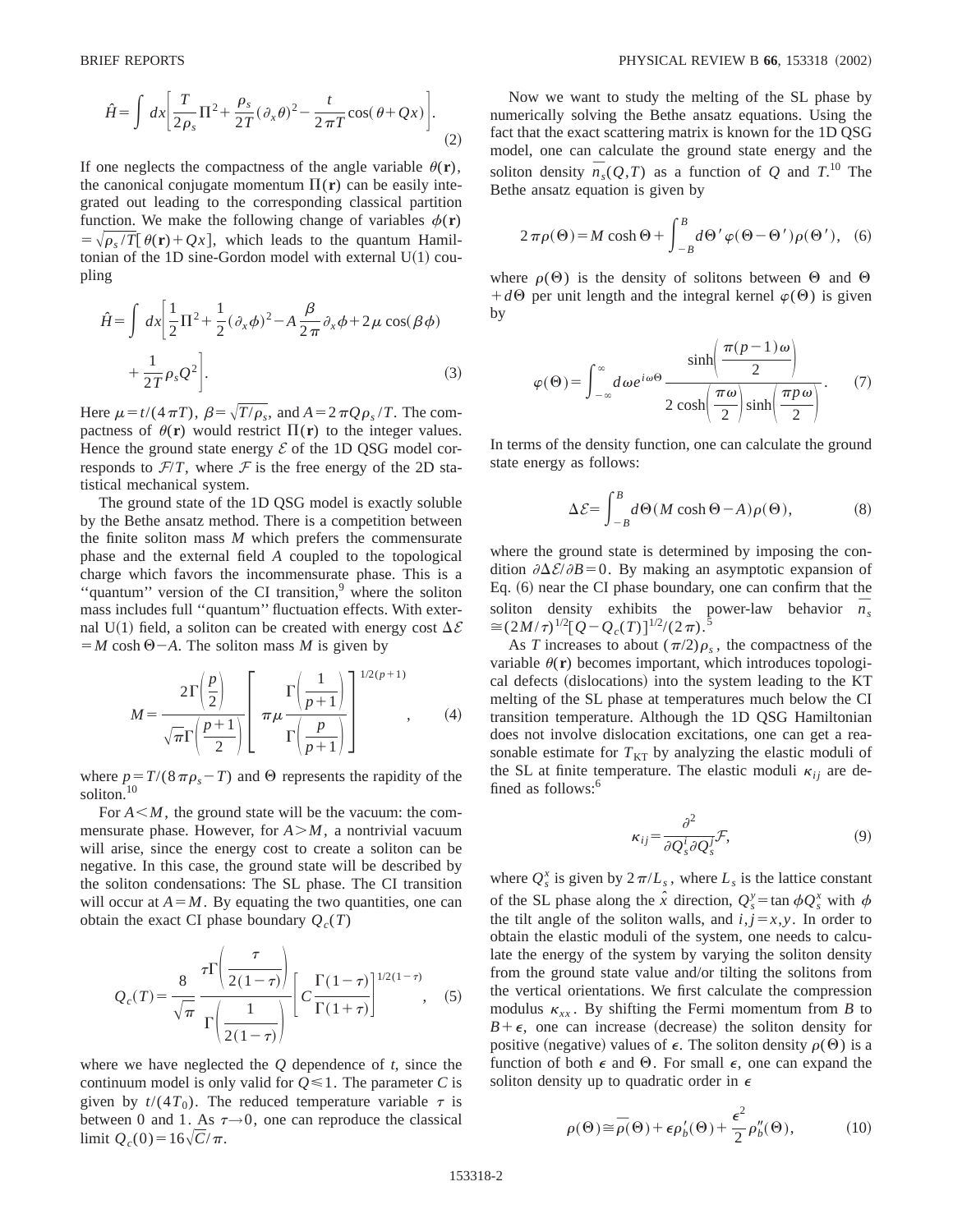where  $\bar{\rho}(\Theta)$  is the soliton density profile of the ground state,  $\rho'_{b} = \partial \rho / \partial \epsilon |_{\epsilon=0}$ , and  $\rho''_{b} = \partial^{2} \rho / \partial \epsilon^{2} |_{\epsilon=0}$ . At the lowest order of  $\epsilon$ , we obtain the usual Bethe ansatz equation for the ground state as shown in Eq.  $(6)$  with the condition  $\partial \Delta \mathcal{E}/\partial \epsilon = 0$ . Up to the order of  $\epsilon^2$ , we obtain the following two equations:

$$
2\pi \rho'_b(\Theta) = [\varphi(\Theta - B) + \varphi(\Theta + B)]\overline{\rho}(B)
$$

$$
+ \int_{-B}^{B} d\Theta' \varphi(\Theta - \Theta') \rho'_b(\Theta'), \qquad (11)
$$

$$
2\pi \rho_b''(\Theta) = \frac{\partial}{\partial \Theta} \left[ \varphi(\Theta + B) - \varphi(\Theta - B) \right] \overline{\rho}(B) + \left[ \varphi(\Theta - B) \right]
$$

$$
+ \varphi(\Theta + B) \left[ \frac{\partial \overline{\rho}(B)}{\partial B} + 2\rho_b'(B) \right]
$$

$$
+ \int_{-B}^{B} d\Theta' \varphi(\Theta - \Theta') \rho_b''(\Theta'). \tag{12}
$$

The energy of the system is given as follows:  $\Delta \mathcal{E} = \Delta \overline{\mathcal{E}}$  $+(\epsilon^2/2)\chi_b$ , where  $\Delta \bar{\mathcal{E}}$  is the ground state energy and  $\chi_b$  is given by

$$
\chi_b = 2M \sinh B \overline{\rho}(B) + 2(M \cosh B - A) \left[ \frac{\partial \overline{\rho}(B)}{\partial B} + 2\rho_b'(B) \right]
$$

$$
+ \int_{-B}^{B} d\Theta(M \cosh \Theta - A) \rho_b''(\Theta). \tag{13}
$$

The  $Q_s^x$ can be calculated as follows:  $Q_{s}^{x}$  $=2\pi \int_{-B-\epsilon}^{B+\epsilon} d\theta \rho(\theta) \approx \bar{Q}_s^x + \alpha_b \epsilon + \mathcal{O}(\epsilon^2),$  where  $\bar{Q}_s^x$  $\bar{Q}_s^x$  $=2\pi \int_{-B}^{B} d\theta \overline{\rho}(\theta)$  is the ground state value and  $\alpha_b$  $=4\pi\bar{\rho}(B)+2\pi\int_{-B}^{B}d\Theta\rho'_{b}(\Theta)$ . The compression modulus  $\kappa_{xx}$  is given as follows:  $\partial^2 \mathcal{F}/\partial Q_s^{x^2} = T \chi_b / \alpha_b^2$ .

Now we calculate the shear modulus  $\kappa_{\nu\nu}$ . To obtain the shear modulus, one needs to fix  $Q_s^x$  and vary  $Q_s^y$  alone. Global shift of the rapidity will not only tilt the soliton walls but also change the soliton density along the  $\hat{x}$  direction. In order to vary  $Q_s^y$  alone, one needs to change the fermi momentum *B* to  $B + \epsilon$  and rapidity by  $\eta$  simultaneously along the following trajectory:  $\epsilon = -\alpha_T \eta^2$  for some constant  $\alpha_T$ .<sup>11</sup> By making a perturbative expansion in  $\eta$ , we obtain the following two Bethe ansatz equations up to  $\eta^2$ :

$$
2\pi \rho'_s(\Theta) = [\varphi(\Theta - B) - \varphi(\Theta + B)]\overline{\rho}(B)
$$

$$
+ \int_{-B}^{B} d\Theta' \varphi(\Theta - \Theta') \rho'_s(\Theta'), \qquad (14)
$$

$$
2 \pi \rho_s''(\Theta) = \frac{\partial}{\partial \Theta} [\varphi(\Theta + B) - \varphi(\Theta - B)] \overline{\rho}(B) + [\varphi(\Theta - B) + \varphi(\Theta + B)] \left[ \frac{\partial \overline{\rho}(B)}{\partial B} + 2 \rho_s'(B) \right]
$$

$$
+ \int_{-B}^{B} d\Theta' \varphi(\Theta - \Theta') \rho_s''(\Theta'), \qquad (15)
$$

where one can easily notice that  $\rho'_{s}(\Theta)$  is an odd function of  $\Theta$  and  $\rho''_s(\Theta)$  an even function. The energy of the system along the trajectory is given by

$$
\Delta \mathcal{E} = \Delta \overline{\mathcal{E}} + \frac{\eta^2}{2} \chi_s, \qquad (16)
$$

where  $\chi_s$  is given by

$$
\chi_s = 2M \sinh B \overline{\rho}(B) + 2(M \cosh B - A) \left[ \frac{\partial \overline{\rho}(B)}{\partial B} + 2 \rho_s'(B) \right]
$$

$$
+ \int_{-B}^{B} d\Theta(M \cosh \Theta - A) \rho_s''(\Theta). \tag{17}
$$

Since  $Q_s^y = \tan \phi \overline{Q}_s^x = \eta \overline{Q}_s^x$ , the shear modulus  $\kappa_{yy}$  is given by the following relation:  $\frac{\partial^2 \mathcal{F}}{\partial Q_s^y} = T \chi_s /(\bar{Q}_s^y)^2$ . The offdiagonal elements of  $\kappa_{ij}$  are zero. Using the asymptotic expansion, one can show that near the CI phase boundary,  $\kappa_{xx}$ goes as  $(2\tau/M)^{1/2} [Q - Q_c(T)]^{1/2} \rho_s$ , and  $\kappa_{yy}$  $\approx (8M\tau^3)^{1/2} [Q - Q_c(T)]^{-1/2} \rho_s$ .<sup>11</sup>

In the experiment of Murphy *et al.,* for equally populated layers, the experimental values of the various parameters are given as follows:  $\rho_s \approx 0.35$  K,  $t_0 \approx 1.2$  K,  $l \approx 126$  Å, and *d*  $\approx$ 200 Å.<sup>1</sup> For the above sample, the parameter *C* can be estimated to be about 0.033. In the inset of Fig. 1, the open circles represent  $\kappa_{xx}$  and the open squares  $\kappa_{yy}$  at fixed value of  $Q \approx 0.919$ , which obey the correct asymptotic behavior near the CI phase boundary. We have confirmed that both  $k_{xx}$ and  $\kappa_{yy}$  approach to  $\rho_s$  at large  $Q$ .<sup>11</sup> It has been argued that at large *Q*, there can be an additional transition to canted incommensurate phase with  $m_z \neq 0$ .<sup>12,13</sup> The KT transition temperature  $T_{\text{KT}}$  can be estimated by solving the following equation:  $k_B T/(\pi/2)\rho_s = [\kappa_{xx}(T)\kappa_{yy}(T)]^{1/2}/\rho_s$ .<sup>8</sup> In Fig. 1, the closed circles represent  $[\kappa_{xx}(\tilde{T})\kappa_{yy}(T)]^{1/2}/(16\rho_s)$  as a function of  $\tau$ . The intersections with the solid line with slope 1 locate the positions of  $T_{\text{KT}}$ .<sup>14</sup> It can be shown that for  $Q_{\text{min}} < Q < Q_c(0)$ , the equations have two solutions, where  $Q_{\text{min}} \approx 0.9$ , $Q_c(0) \approx 0.927$ . In Fig. 2, we plot the KT melting temperature as a function of *Q*. The closed circles represent the KT phase boundary from our Bethe ansatz calculation, the open squares from Hanna *et al.* based on the zero temperature value of the elastic moduli, and the solid curve the CI phase boundary. For  $Q_{\text{min}} < Q < Q_c(0)$ , the system initially stays at the C phase. As *T* increases, it makes a transition to the soliton liquid phase. With the further increase of *T*, the soliton liquid becomes the SL phase due to the rapid increase of the soliton density upon entering the CI phase boundary. Subsequently it melts exhibiting the reentrant behavior of the soliton liquid phase. We have confirmed that at